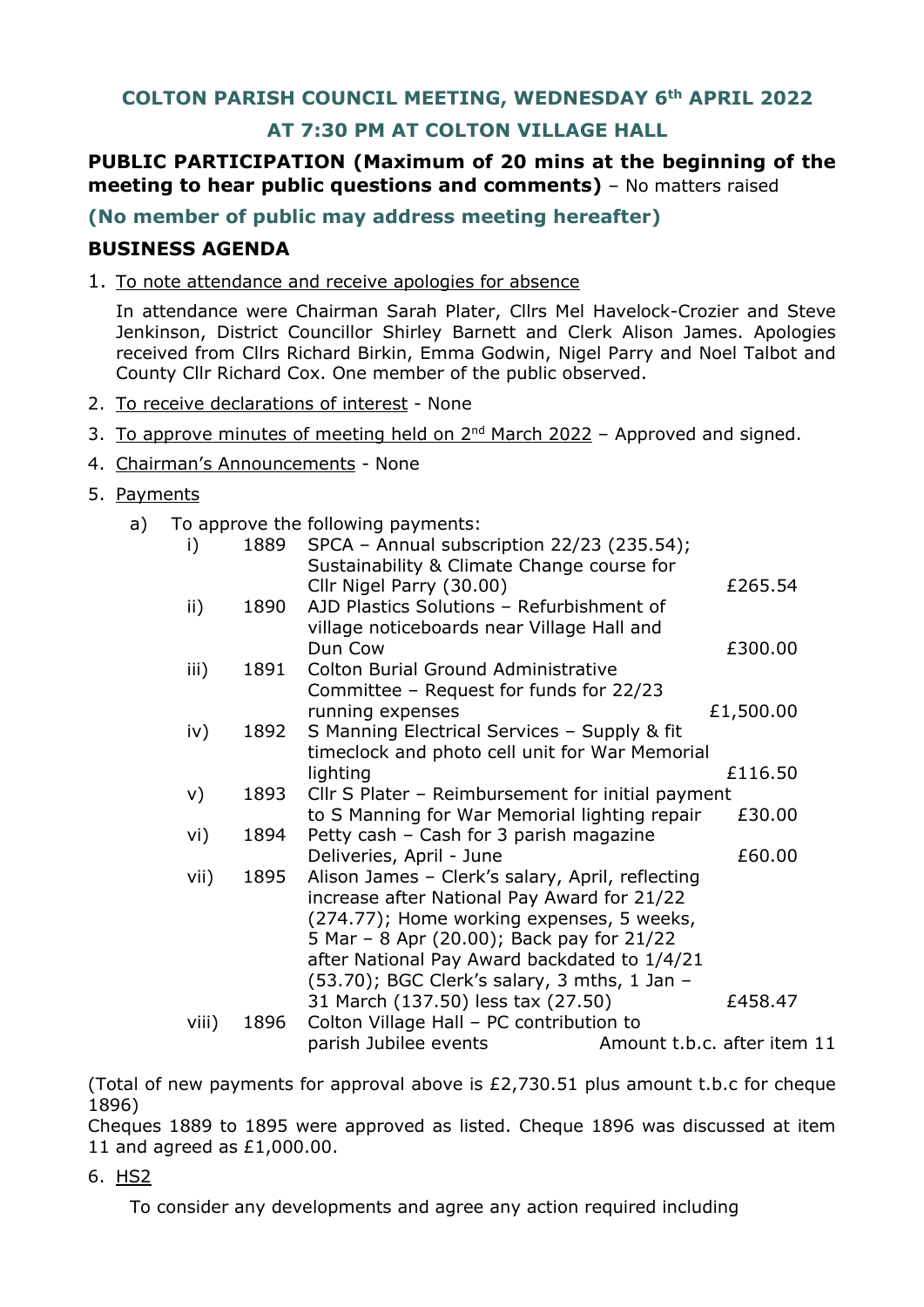- a) Letters and questionnaires from HS2 about PC land off Heathway and common land at Stockwell Heath and potential ecology surveys – Still no response received from Hinson Parry re completion of questionnaires nor any follow up on their absence from HS2. **Clerk** to ask Liz Davis if they are critical and if any consequence to non-completion.
- b) Response from Liz Davis to queries raised at January meeting including evening presentation on Early Environmental and Civils work – **Clerk** to check if any other January meeting queries remain unanswered, in addition to the concerns about proposed hedging at junction of Hollow Lane and Blithbury Rd, and to remind Liz Davis. Liz Davis is following up Andy Chappell's points about HGV signage.
- c) Potential meeting with HS2 and Environment Agency to discuss flooding issues – **Sarah Plater** and **Andy Chappell** have said they can attend meeting and site visit on suggested dates in May. **Clerk** to respond to Liz Davis and clarify exact areas of flooding to be considered.
- d) Additional Engagement officer at SCC, Sean Phillips and his update on SCC's statutory role – Sean Phillips is working on HS2 in addition to Sarah Mallen, though distinction in roles is unclear. It has been suggested that points about pedestrian access at underpass are made to them again. Shirley Barnett referred to recently published report reinforcing PC comments that HS2 is not treating those along the route at all well.
- 7. Planning Matters
	- a) To note any applications received and make observations to the Planning Authority: None received.
	- b) To report on any recent decisions of the Planning Authority Applications for roof lights at Littlehay Manor and temporary storage facility on Rydal Estate have been approved. Application for garage on Colton Rd with residential accommodation above has been withdrawn. Clerk to check current status of application for business units at Heavy Plant Services, Colton Rd.
	- c) To consider any further action required on application 18/01303/FULM Proposed gas fired power station on Land North of Bellamour Lane – Nothing heard and no documents added on LDC website for over a year.
	- d) To consider any update on application relating to mobile home at Moor Lane – No application yet submitted and update requested from LDC Enforcement is awaited.
- 8. Highways, Footpaths and Open Spaces
	- a) To report on progress and agree any action required:
		- i) Flooding including Blithbury Road and Colton Road by the Yorkshireman and Environment Agency's modelling of brook flow – **Clerk** to ask Dave Hughes if any results of substance are coming from the EA modelling.
		- ii) Drain and gully clearance around the parish, including response from Highways – After 18 months of pressing Garry Hunt at Highways for PC to be able to instigate additional gully clearance itself when required, Mary Lee recently said it was allowed as long as an approved contractor is used. After discussion, PC agreed to be pro-active and pay for some drains to be cleared soon rather than waiting to see if any flooding occurred. **Steve Jenkinson** and **Sarah Plater** to get up to date price from preferred contractor and establish roughly how many drains they could clear in a day. **Other councillors** to check drains and suggest which should be done – to include those under bridge on Bellamour Lane, Bellamour Corner and some on Bellamour Way and Hollow Lane.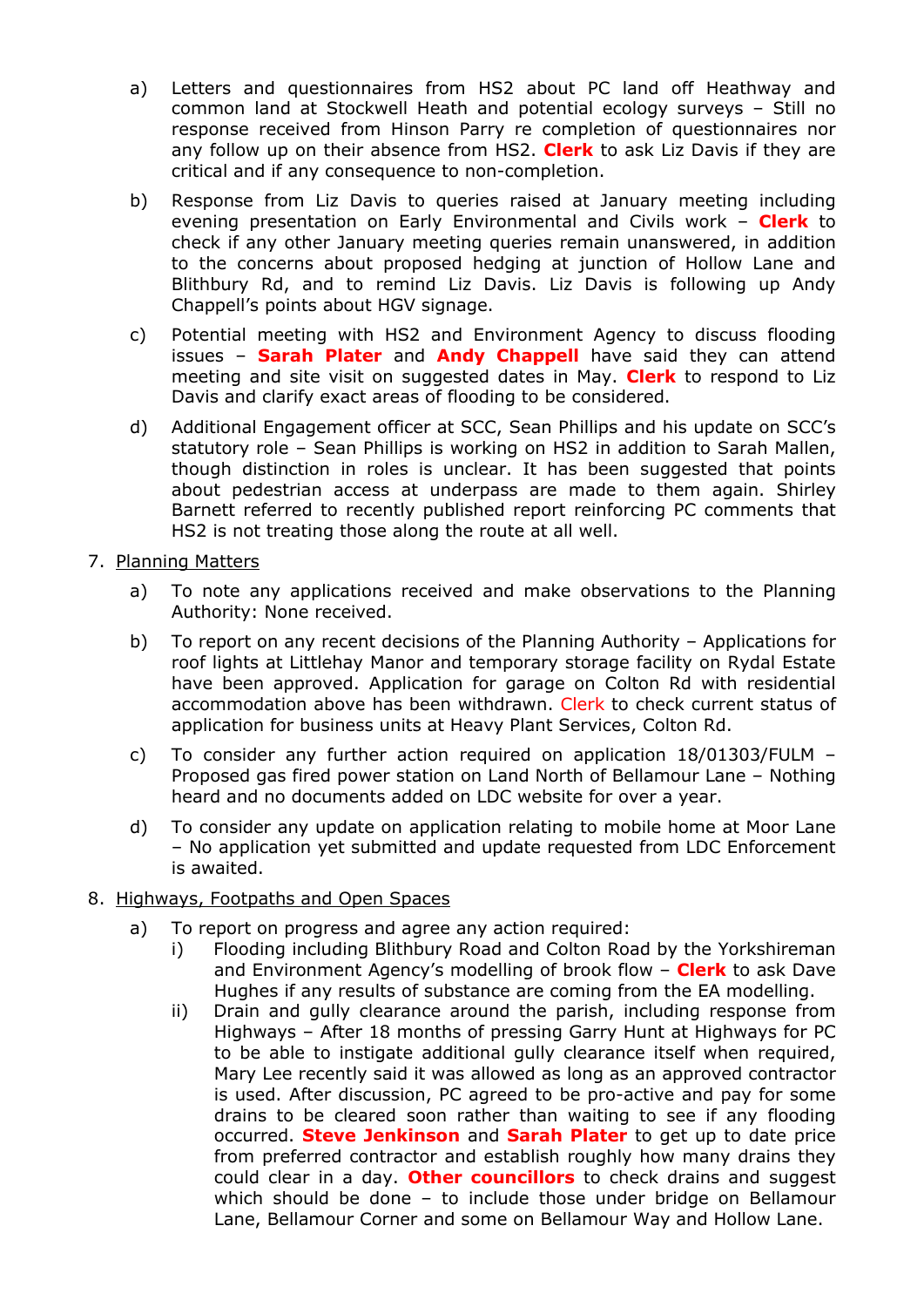- iii) Any footpath/Rights of Way issues Update on unsuitable gate and electric fence on bridleway Colton 32; Fallen tree on Longley Lane – Emma Godwin reported that a concrete panel had been added on bridleway 32 making it unpassable for riders but a Facebook post had triggered its removal. Fallen tree on Longley Lane had been reported to PC by a rider and a parishioner had offered to try and clear it soon.
- iv) Potentially diseased ash trees by B5013 towards Admaston Update to landowners – **Clerk** still needed to respond to 1 landowner but another had reported that one of the trees had to be felled after recent storm. **Clerk** to take off agenda now.
- v) Rats at Stockwell Heath pond and response from LDC Environmental Health – No further response from LDC. PC to discuss again next time.
- vi) Erosion of path alongside Moreton Brook Enquiries about land ownership – **Clerk** was waiting to make further enquiries of a parishioner. **Mel Havelock-Crozier** to find out if PC could obtain a parish map from Land Registry showing who owned which land.
- vii) Hole in pavement near Village Hall drive Clerk had reported online to SCC. It appeared someone had inspected it, attached a defect notice and secured a board and the barriers. **Clerk** to submit photo to SCC.
- viii) Contact from SCC re overhanging yew hedge on Bellamour Way Someone had complained to SCC which was not proposing to pursue, as PC had asked landowner to gradually trim only and would monitor.
- ix) Safety issues at junction of B5013 and Bellamour Lane Mel Havelock-Crozier said there had been 3 accidents recently, due to boy racers regularly racing across reservoir causeway then turning round at the triangle. Traffic officer had suggested applying to reduce speed limit. It was agreed to discuss further at the next meeting to get input from Richard Birkin. **Clerk** to also raise with Richard Cox in meantime.
- 9. To receive update on installation of new village signs, licence from SCC and approval of adoption

Signs had been delivered. Sarah Plater had applied for licence for installation from SCC, which said PC had to confirm it was prepared to adopt them. PC approved this so **Clerk** to send letter of confirmation. PC chose contractor for installation quoting lower price of two received. **Steve Jenkinson** to contact contractor to check quoted price still stands and that they would be prepared to complete their own application for approval to install. **Sarah Plater** to locate required Highways form.

## 10.To discuss action on Climate Change and working towards Carbon Neutral Colton

Nothing further reported in Nigel Parry's absence.

### 11.Celebration of the Queen's Platinum Jubilee in the parish

- a) To update on plans including application for road closure on High Street LDC said they had no objection to potential road closure but ultimate decision rested with police. PC agreed that **Clerk** should apply for a road closure on High St from 2pm-8pm on Sunday 5<sup>th</sup> June beyond Moor Croft up to junction with Heathway. **Clerk** to pass on licensing comment from LDC to Dun Cow.
- b) To consider arrangements for providing PC's agreed financial contribution see item c) below.
- c) To consider purchase of beacon After discussion, PC decided to make its previously agreed £1,000 Jubilee contribution to the VHMC (with any unspent amount to be returned afterwards). **Mel Havelock-Crozier** to update organising group at their next meeting, suggesting they purchase the beacon and any insurance they felt necessary, from the pledged funds.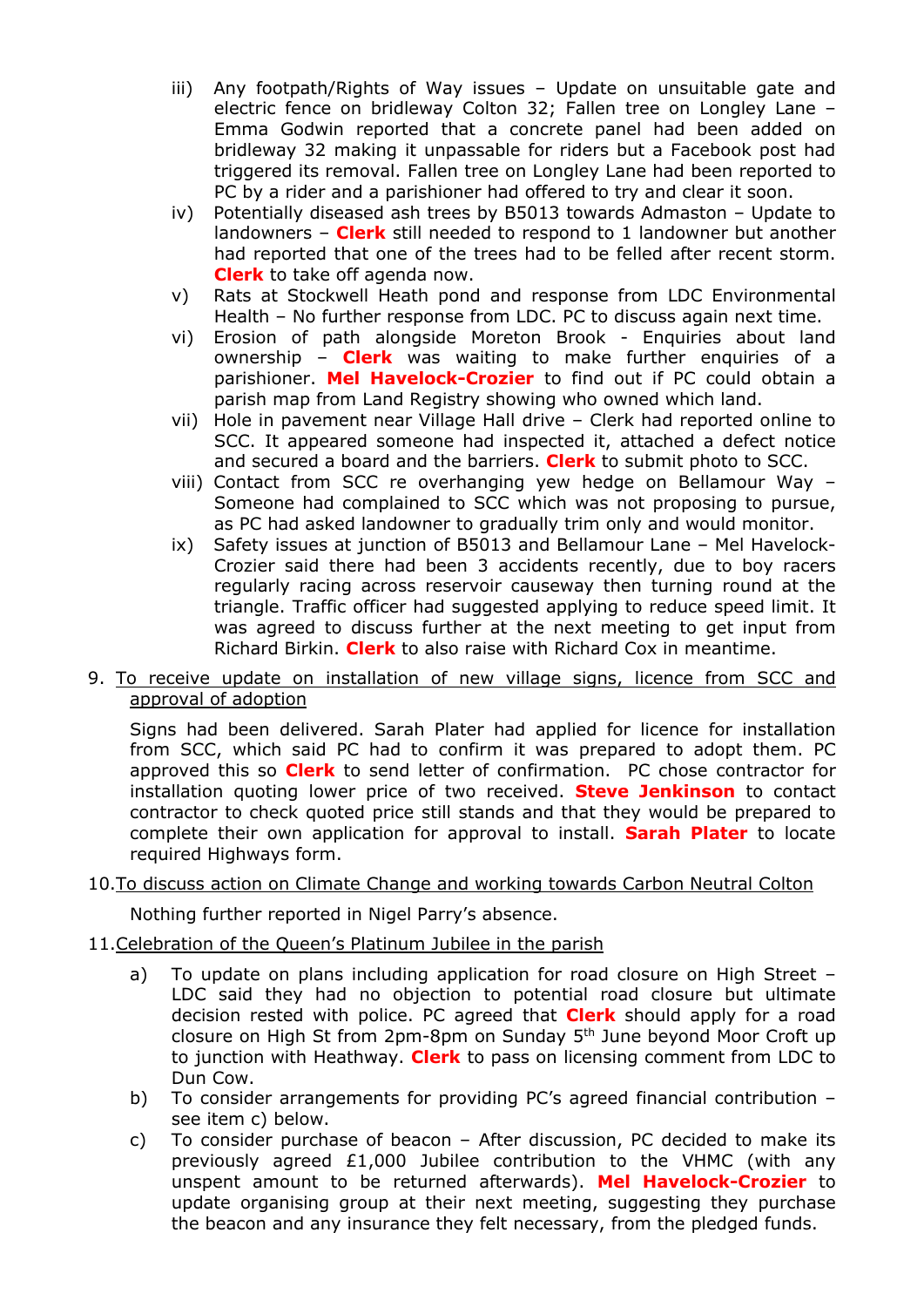- d) To clarify which events are public and which are for parishioners only for LDC and other publicity purposes – It was agreed that only Saturday and Sunday events would be open to the public, whereas other events were by invitation or for parishioners and their friends and family.
- e) To consider email of 3/3 from parishioner suggesting planting of commemorative tree – Standing orders revoked. Parishioner reported proposal made to Jubilee group that 70 trees be purchased for planting around parish with 1 special commemorative tree planted, using existing funds pledged. PC supported this. Standing orders reinstated.

### 12.War Memorial

- a) To note lighting works recently completed.
- b) To note plans for service to mark the centenary of the unveiling of the memorial on Saturday 30<sup>th</sup> July at 3pm and application for road closure order – Road closure application for Bellamour Way from 2.30 – 4pm agreed (**Clerk**).

### 13.Correspondence

To note items of correspondence received and agree any actions required:

- a) County Cllr Richard Cox Invitation to Lichfield Rural West Division Parish Forum on Monday 25th April at 7pm at Armitage with Handsacre Village Hall (Email, circulated to cllrs) – **Sarah Plater** had offered to attend.
- b) LDC Monthly newsletter referencing consultation on Community Governance Review affecting parishes, open between 1 February and 25 April (Email, circulated to cllrs)
- c) Groundwork West Midlands Launch event of Community Flood Resilience in the West Midlands (Email)
- d) SCC Ironman Staffordshire 2022 to be held on Sunday  $12<sup>th</sup>$  June
- e) HS2 Further virtual one-to-one appointments with the Engagement team available on 26 April, 26 May and 28 June, 10am-7pm (Email)
- f) HS2 'In your area' quarterly newsletter (Email, circulated to cllrs)
- g) HS2 Donation of oak saplings to Warwickshire schools (Email)
- h) NALC Request for input to NALC Smaller Councils Committee on any issues to be addressed (Email, circulated to cllrs)
- i) SPCA Weekly bulletins (Emails, circulated to cllrs)

#### 14.Committees

To receive any update from Burial Ground Committee – 2 burials the following week so **Sarah Plater** to ask TGM not to mow those days.

#### 15.Finance and audit

- a) To note and adopt agreement of National Pay Award 21/22 for local government backdated to  $1^{st}$  April 2021 - 1.75% pay award backdated to  $1^{st}$ April 2021 included in Clerk's April salary cheque.
- b) To note outcome of Clerk's review with Chairman on  $1<sup>st</sup>$  April 2022 Pay rise from 1<sup>st</sup> April 2022 was approved, as proposed in employment contract agreed last year, conditional on achieving Key Performance Indicators. **Clerk** to put copy of review notes and KPIs on file.
- c) 2021/22 accounts To note receipt of Annual Governance and Accountability Return (AGAR) from external auditors Mazars for completion